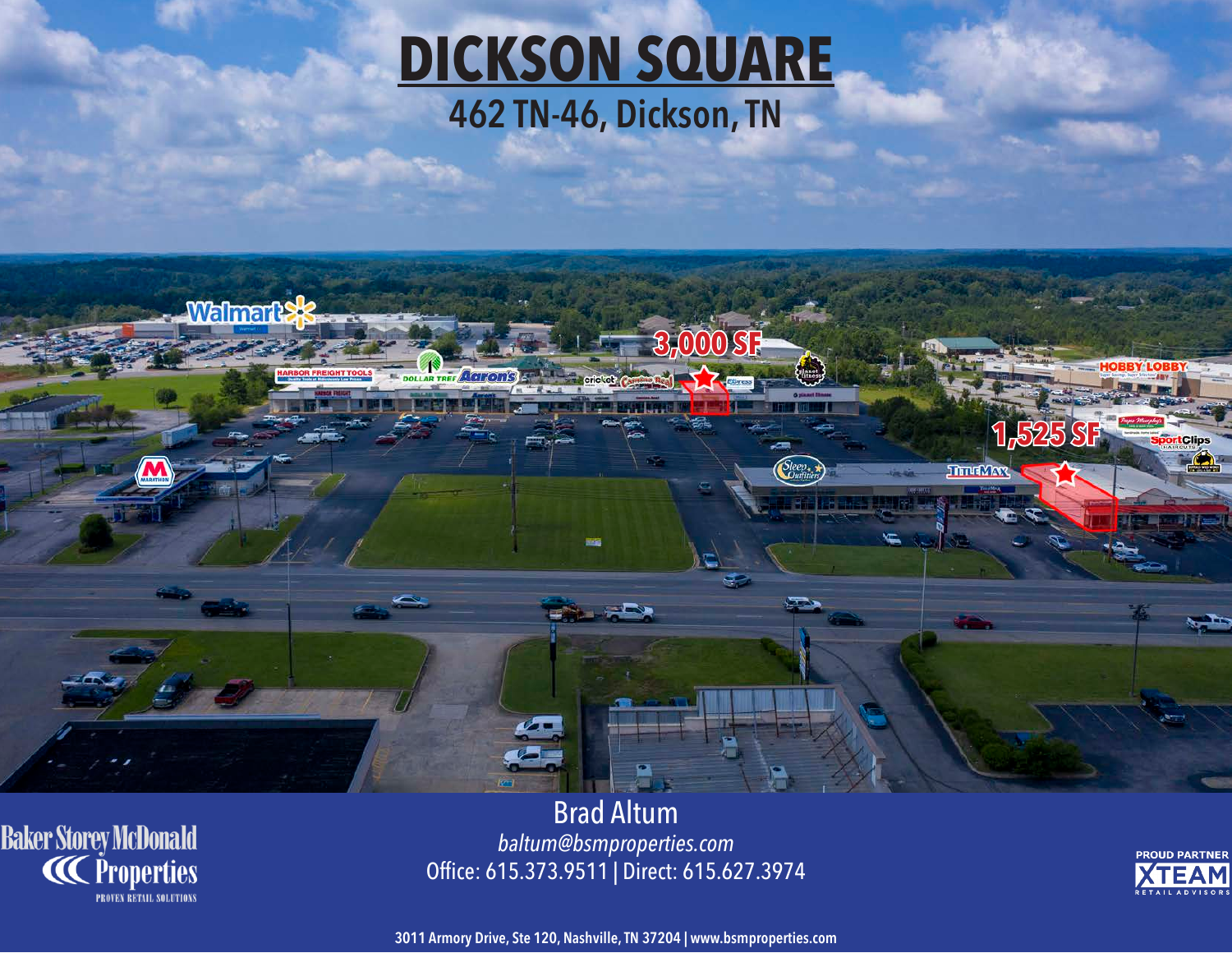$\mathcal{D}% _{M_{1},M_{2}}^{\alpha,\beta}(\varepsilon)$  79,833 SF regional strip center in the heart of the retail activity in Dickson, TN  $\sum_{i=1}^n a_i$  Area retailers include Walmart, Kroger, Hobby Lobby, Lowe's, Aldi, Ross, and Marshalls  $\sum_{i=1}^{n}$  Excellent frontage and visibility along Highway 46 with access to signalized intersection › I-840 to the south loop around Nashville provides access to Williamson and Rutherford counties  $\mathcal{D}% _{M_{1},M_{2}}^{\alpha,\beta}(\varepsilon)$  Major Employers in the area include Tennsco, Tristar Horizon Medical Center, Walmart, Nemak, and Shiloh Industries

**Ascend** 

**Walmart** 

**Baker Storey McDonald** 

**Properties PROVEN RETAIL SOLUTIONS**  Beastey Drive

Marshalls

**TITLEM** 

 $\Theta$ 

HOE OFPT

verizor

REA

reat Clips Games

rue<sup>2</sup>

**Office** 

**burkes** 

HIBBETT

**SALLY** 

**Click for**

**[AERIAL VIDEO](https://youtu.be/dWENJ16HUQ4)**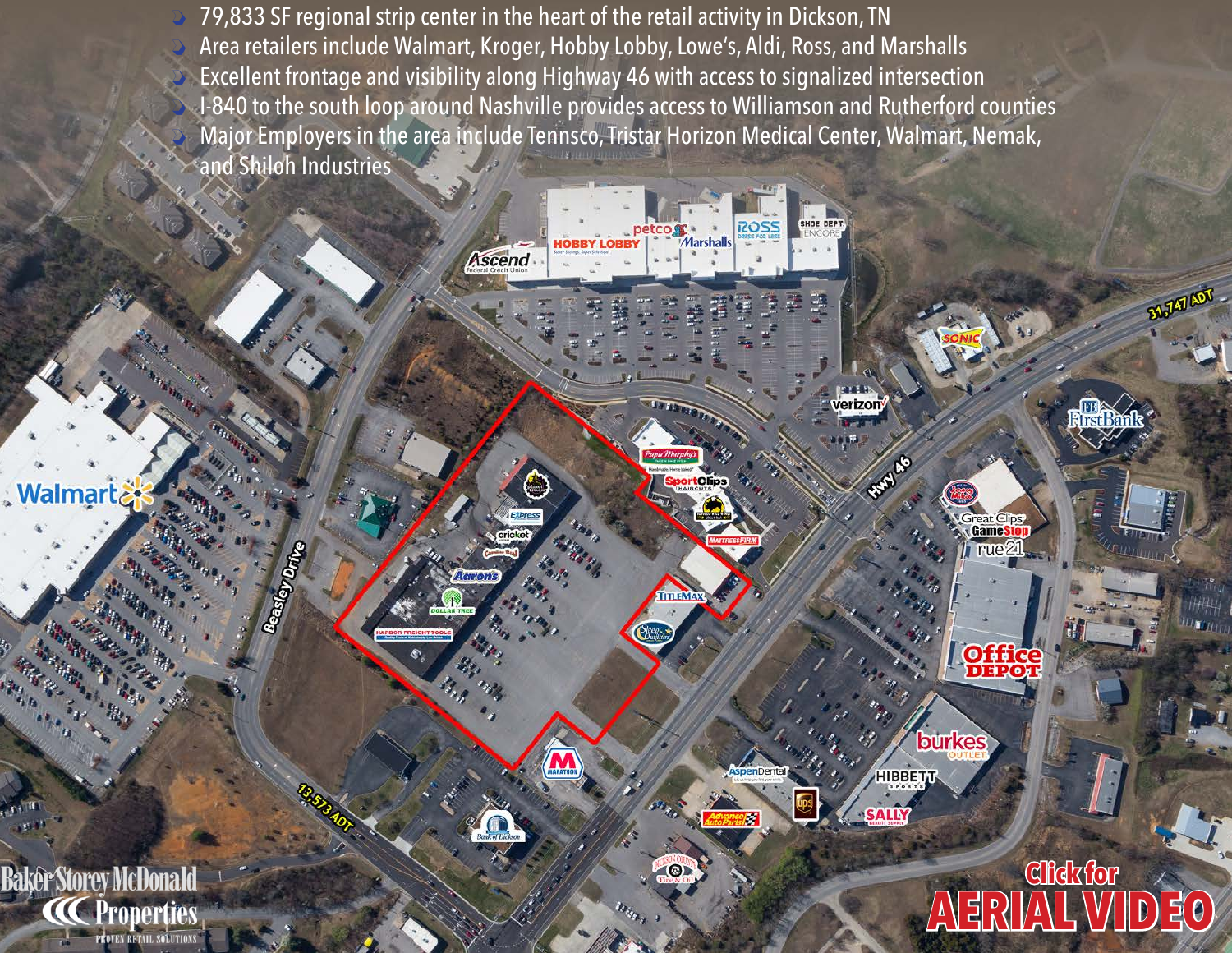